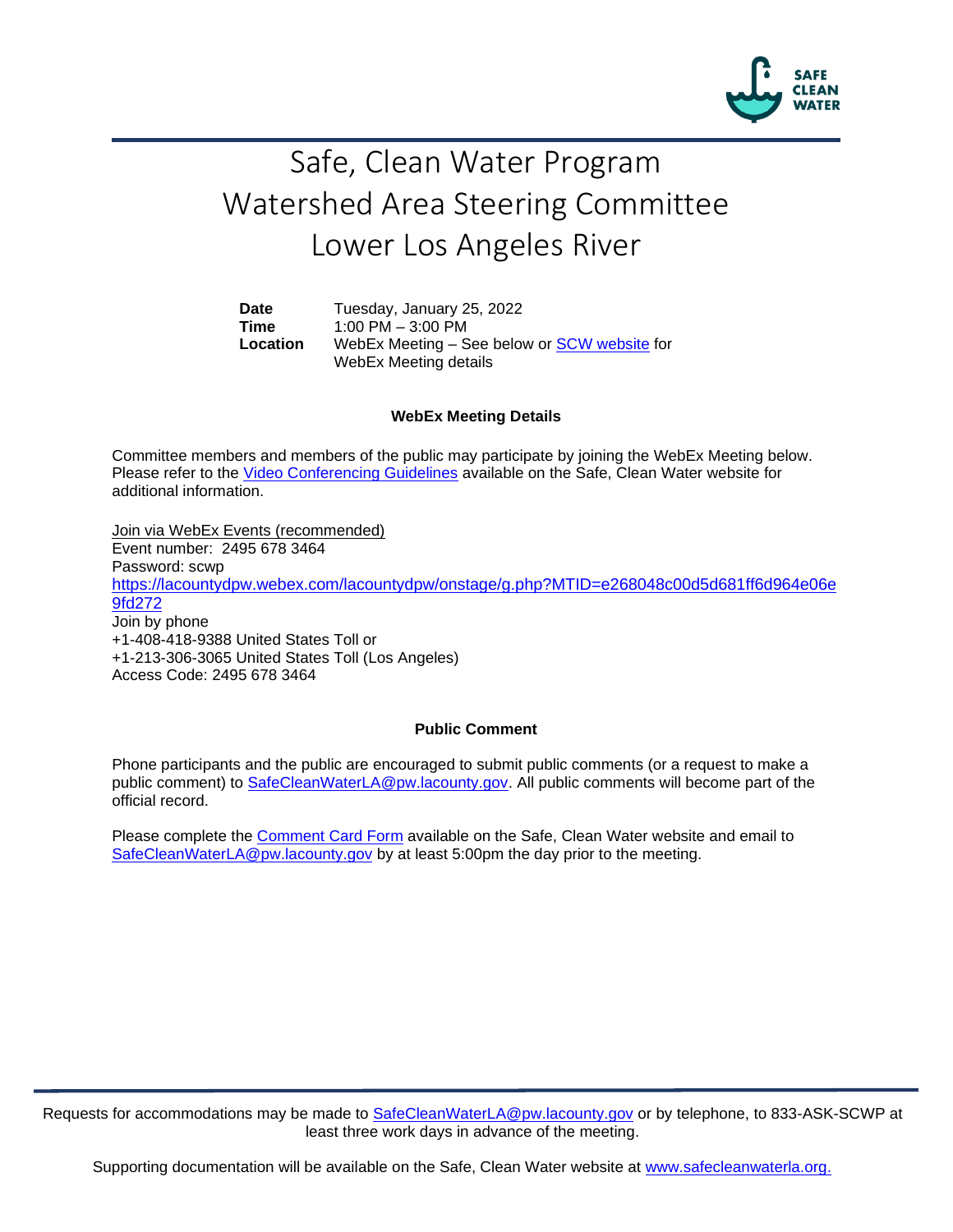

## Agenda:

- 1) Welcome and Introductions
- 2) Approval of Meeting Minutes from October 26<sup>th</sup>, 2021
- 3) Committee Member and District Updates
- 4) Watershed Coordinator Updates
- 5) Ex Parte Communication Disclosures
- 6) Public Comment Period
- 7) Discussion Items:
	- a) Infrastructure Projects (IP) Presentation [\(SCW Portal\)](https://portal.safecleanwaterla.org/scw-reporting/dashboard)
		- i) Apollo Park Stormwater Capture Project Presentation by Daniel Mueller and John Hunter. The objectives of this project are to improve water quality within the Los Angeles River Watershed, reduce local flooding on nearby streets, revitalize park facilities, implement nature-based solutions, supplement the Central Groundwater Basin and increase available water supply.
		- ii) Salt Lake Park Infiltration Cistern Presentation by Cesar Roldan, Steve Forster and Oliver Galang. The objectives of this project are to Improve water quality in the LA river Upper Reach 2 Watershed and Integrate environmentally friendly, cost-effective, nature-based treatments & public education.
		- iii) Willow Springs Park Wetland Restoration and Expansion Project Presentation by Nancy Villaseñor, Larry Rich, and Nate Schreiner. The objectives of this project are the revitalization of a 48-acre open space with the addition of a 4.1 ac-ft wetland, 7,980' of trails, 232 trees, native plants, and education signage.
- 8) Public Comment Period
- 9) Voting Items
	- a) None.
- 10) Items for Next Agenda
	- a) Reselect the current LLAR Watershed Coordinator for the next term.
	- b) Regional Program Quarterly Reporting Summary,
	- c) Approve the final Fiscal Year 2022-23 Stormwater Investment Plan funding recommendations for the LLAR Watershed Area and approve submission to the Regional Oversight Committee for review
- 11) Adjournment

Requests for accommodations may be made to [SafeCleanWaterLA@pw.lacounty.gov](mailto:SafeCleanWaterLA@pw.lacounty.gov) or by telephone, to 833-ASK-SCWP at least three work days in advance of the meeting.

Supporting documentation will be available on the Safe, Clean Water website at [www.safecleanwaterla.org.](http://www.safecleanwaterla.org/)